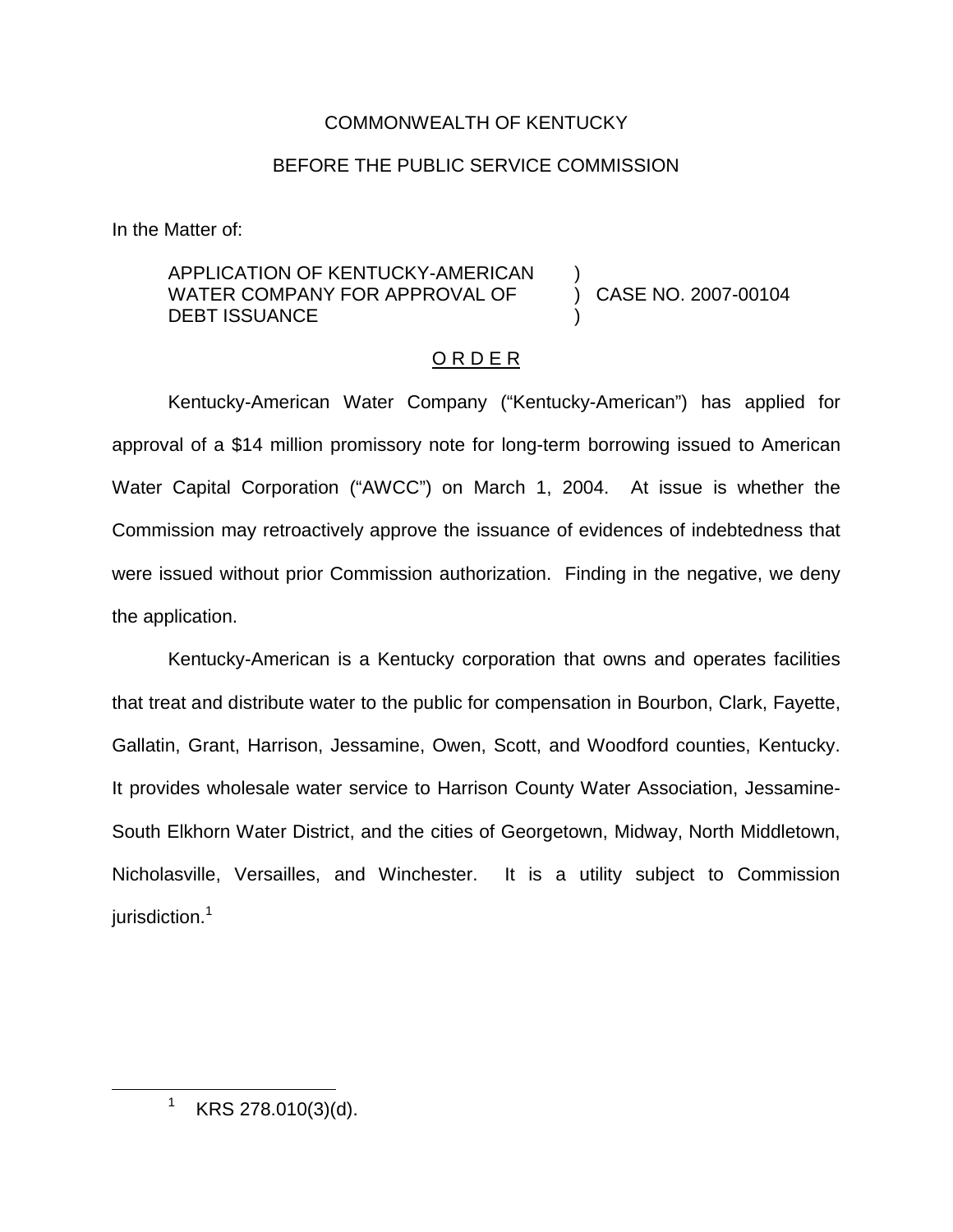In Case No. 2000-00189, $2$  Kentucky-American sought Commission authorization to participate in a borrowing program that American Water Works Company ("American Water") made available to each of its subsidiaries. Under this program, each American Water subsidiary entered into an agreement with AWCC, a wholly owned subsidiary of American Water, for financial services. AWCC would arrange for a syndicated bank credit line to provide for short-term loans and register its own debt securities for sale in the public market by filing shelf registration with the Securities and Exchange Commission. Each participant would provide AWCC with an estimate of its future borrowing requirements. AWCC would arrange borrowing commitments and programs to meet these commitments. The liability of each participant in the program was limited to its individual debt. All loans to the program participants were unsecured.

In support of its application, Kentucky-American asserted that pooling the borrowing requirements of American Water and its subsidiaries would result in lower capital costs. Because the issuance costs associated with debt instruments will generally remain constant regardless of the size of the issuance, the pooling of longterm debt requirements would produce a reduced pro rata share of issuance costs for the program participants. Kentucky-American further asserted that larger sized debt issuances in the public market produced more favorable terms because lenders of larger loans are able to share their risk with others.

After considering Kentucky-American's application, the Commission on July 21, 2001 found that Kentucky-American's entry into the proposed Financial Services

 $2^2$  Case No. 2000-00189, The Application of Kentucky-American Water Company for Approval of Participation in the Borrowing Program (Ky. PSC July 21, 2000).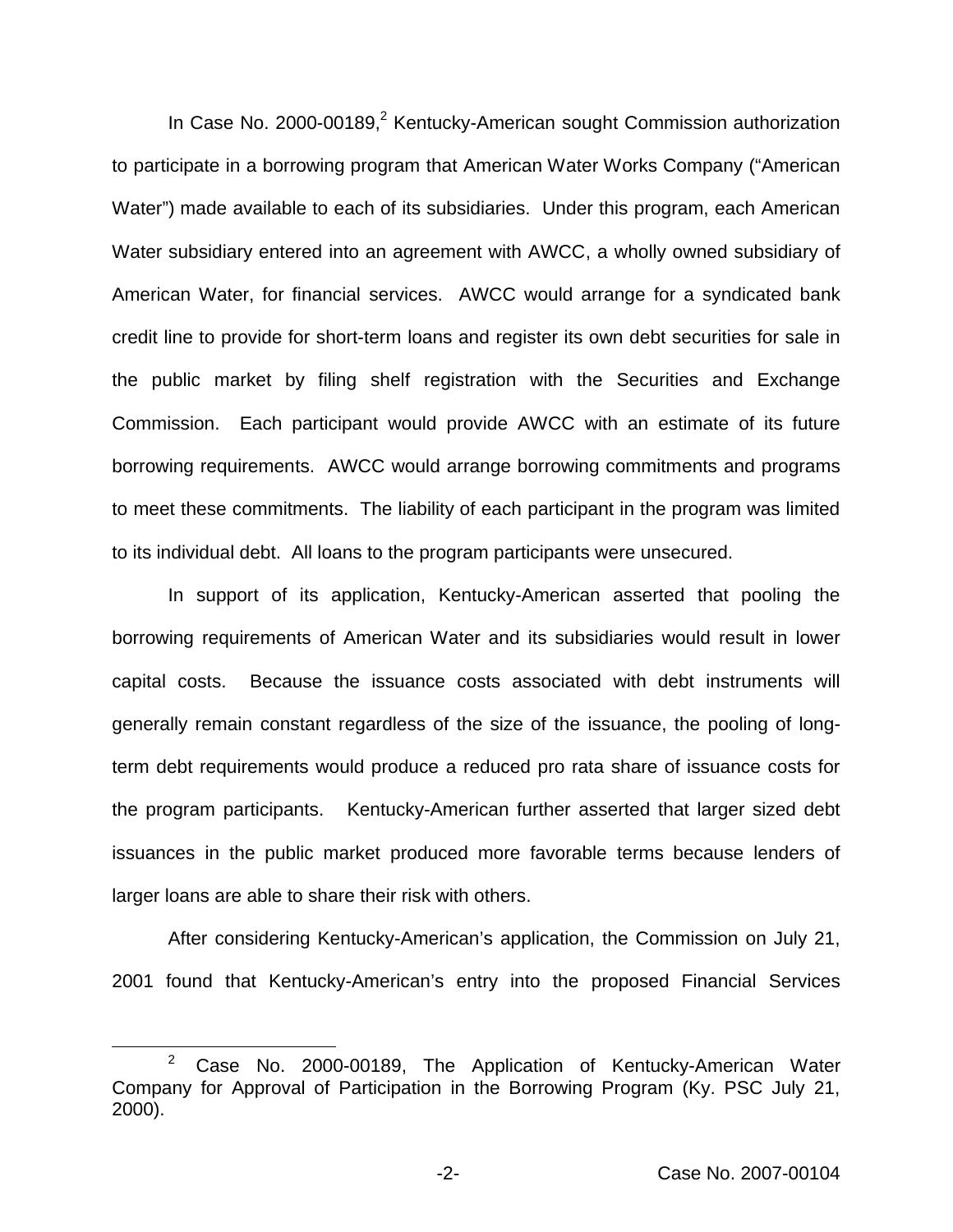Agreement ("Agreement") was appropriate for its provision of utility service and authorized Kentucky-American to enter into the Agreement and to issue securities in the form of notes or debentures in the amount of \$41.5 million prior to December 31, 2005.

On March 9, 2007, Kentucky-American applied to the Commission for approval of the issuance of a promissory note to AWCC for \$14 million. Kentucky-American issued this note on March 1, 2004 under the auspices of the Agreement. The note was for a term of 10 years. Kentucky-American used the proceeds of this note to refund and refinance then existing short- and long-term debt. $3$ 

This note represented the third promissory note issued under the auspices of the Agreement. Kentucky-American had previously issued promissory notes to AWCC for \$15.5 million on March 29, 2001 and for \$24 million on June 12, 2002.<sup>4</sup> Although the \$14 million promissory note exceeded the \$41.5 million limit that the Commission placed on borrowing from AWCC under the Agreement, Kentucky-American asserts that the issuance did not exceed "the authorization of the Commission in Case No. 2000-  $00189."$ <sup>5</sup>

The Commission finds little merit in Kentucky-American's position. As we specifically limited our authorization to a total debt issuance of \$41.5 million and expressly directed Kentucky-American to seek prior Commission approval for any debt issuance that would result in a cumulative debt exceeding that amount, Kentucky-American's characterization of its action as consistent with our Order of July 21, 2000 is

<sup>&</sup>lt;sup>3</sup> Application at 5.

 $4$  Id. at 3.

 $<sup>5</sup>$  Id. at 6.</sup>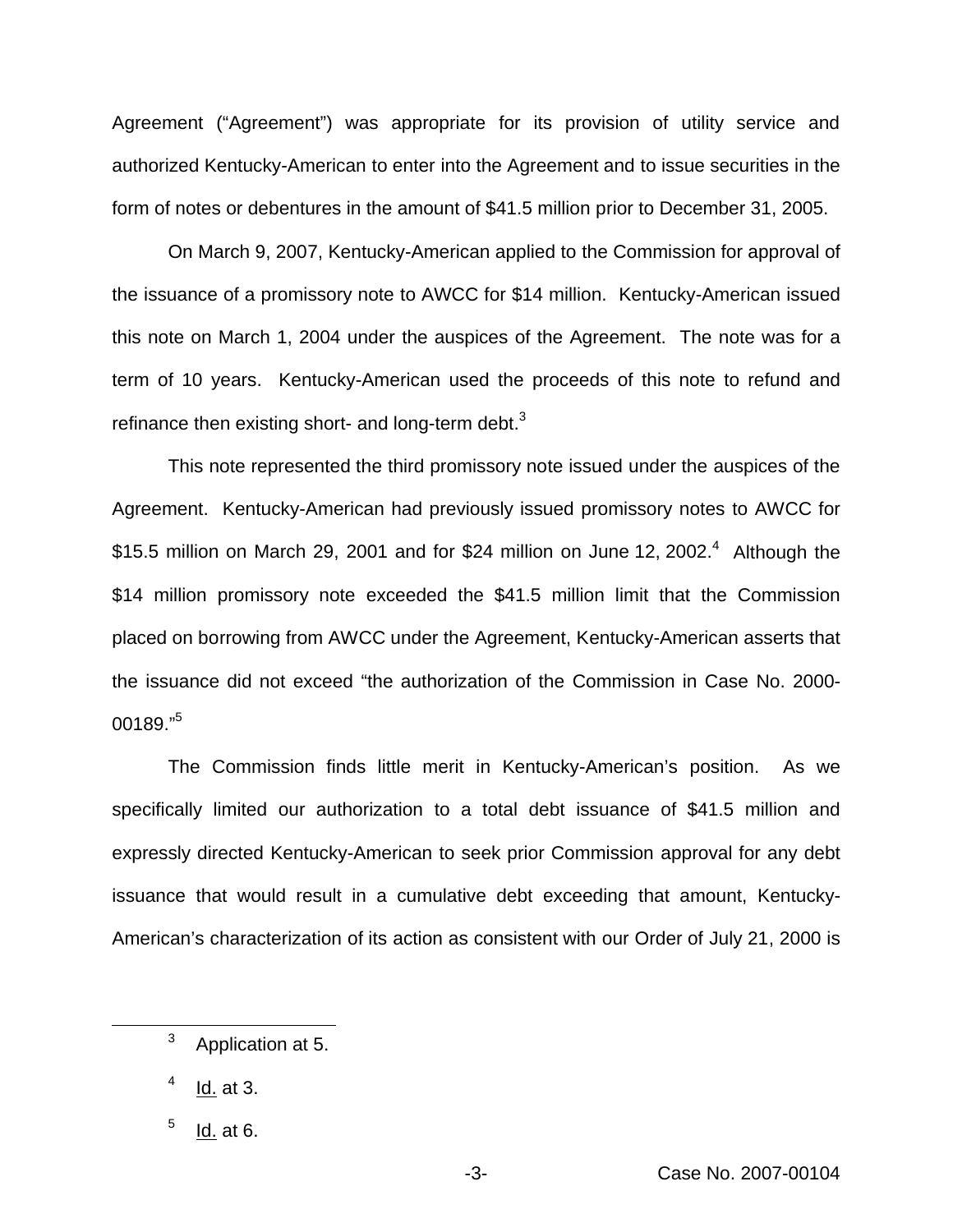disingenuous. Kentucky-American's issuance of the promissory note in question was

clearly contrary to the express provisions of that Order.<sup>6</sup>

Moreover, Kentucky-American's actions are contrary to KRS 278.300(1), which provides:

> No utility shall issue any securities or evidences of indebtedness, or assume any obligation or liability in respect to the securities or evidences of indebtedness of any other person until it has been authorized so to do by order of the commission.

This statute required Kentucky-American to seek our authorization prior to its issuance

of the promissory note to AWCC for \$14 million.

The relief that Kentucky-American seeks is retroactive authorization to issue

evidences of indebtedness. The Commission has consistently held that such

authorization is not permissible. In Case No. 2005-00058, $^7$  when rejecting a similar

request for retroactive authorization to issue evidences of indebtedness, we stated:

KRS 278.300 makes no provision for the Commission to retroactively approve a utility's issuance of evidences of indebtedness. Moreover, to engage in such practice would encourage utilities to enter into unauthorized transactions without obtaining the necessary regulatory approval and then present the transaction to the Commission as a fait accompli. Utilities that have failed to observe the law should not be excused from its requirements. For these reasons,

<sup>7</sup> Case No. 2005-00058, Kentucky Infrastructure Authority's Joint Application on Behalf of Certain Water Districts for Authority to Borrow Funds to Refinance Certain Indebtedness to the Kentucky Infrastructure Authority (Ky. PSC Aug. 26, 2005) at 4.

 $6$  Kentucky-American's action represents the second known instance in the last two years in which the water utility has failed to comply with a Commission Order requiring prior Commission authorization. See Case No. 2002-00277, Compliance of Kentucky-American Water Company, American Water Works Company, RWE Aktiengesellschaft and Thames Water Aqua Holdings GmbH with the Provisions of the Orders Approving the Transfer of Control of Kentucky-American Water Company To RWE Aktiengesellschaft and Thames Water Aqua Holdings GmbH (Ky. PSC May 19, 2006).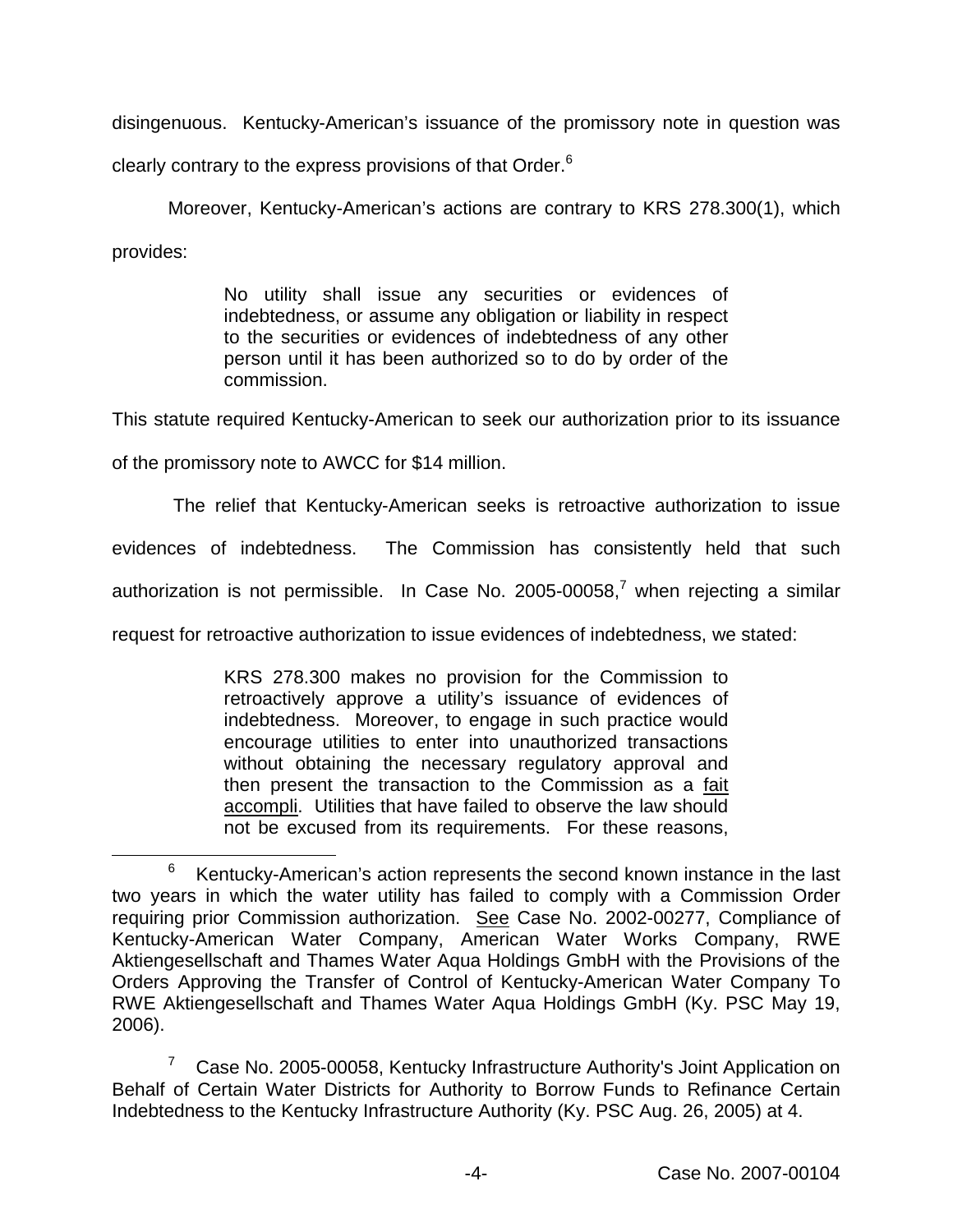the Commission has historically refused to retroactively approve a utility's issuance of evidences of indebtedness. See, e.g., Kenton County Water District No. 1, Case No. 91- 046 (Ky. PSC Nov. 8, 1991) at 4 ("As no purpose will be served by the post-execution approval of these documents, the Commission will not stamp its imprimatur upon these documents.")

The same reasoning applies here.

Kentucky-American's failure to comply with the requirements of KRS 278.300(1) represents a serious breach of its statutory obligations as a public utility. Whether such breach mandates administrative sanctions, to possibly include the imposition of a civil penalty, will be the subject of a forthcoming proceeding. In the interim, we have determined that additional controls should be imposed over Kentucky-American's issuance of evidences of indebtedness in conjunction with the AWCC Borrowing Program to ensure compliance with our Orders and KRS 278.300. In approving Kentucky-American's continued participation in that program, we have conditioned our approval upon Kentucky-American providing 15 days prior written notice to the Commission of each issuance of any long-term debt in conjunction with the AWCC Borrowing Program and the sworn written certification of Kentucky-American's President and Treasurer of the amount of the issuance and the debt issuance's compliance with our Orders and KRS 278.300.<sup>8</sup>

IT IS THEREFORE ORDERED that Kentucky-American's application for approval of a \$14 million promissory note for long-term borrowing issued to AWCC on March 1, 2004 is denied.

<sup>&</sup>lt;sup>8</sup> Case No. 2006-00418, Application of Kentucky-American Water Company for Continued Participation with American Water Capital Corp. (Ky. PSC May 8, 2007).